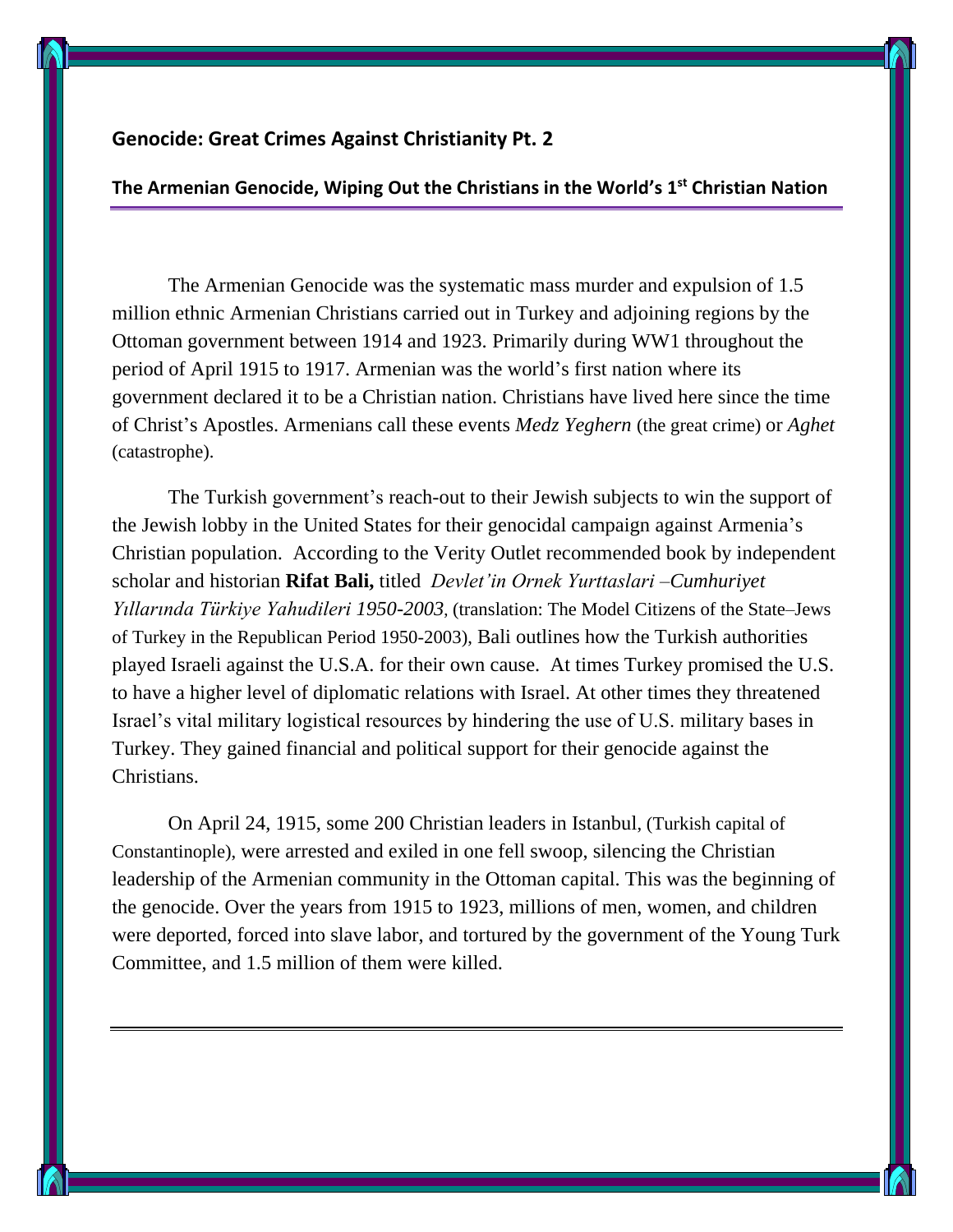Amazingly, in 1987 the U.S. Holocaust Memorial Museum Council in Washington, D.C. decided to include the Armenian Genocide as the first genocide of the 20th century in the Memorial Museum which was still under plans to be constructed. However, they're discussing a genocide against Jews which never occurred, not the true Christian Armenian Genocide! The Jewish Encyclopedia falsely refers to the Christians as "one of many ethnic groups" targeted by the Muslim Ottoman's! Furthermore, the overall numbers of death appear far less than the WWII Holocaust, though tens-ofmillions of Christians were simultaneously being systematically murdered in Russia and this is merely one of many Christian genocides. Besides, almost one-hundred million Christians would lose their lives in the two World Wars and they were far from the perpetrators of the wars on a scale previously unthinkable!

The situation of *recognition* in the U.S. at a federal level is even worse. No legislation has ever been passed by the U.S. Congress in order to affirm the country's official recognition the Armenian Genocide! One time a recognition of the Armenian Genocide was presented to the U.S. House of Representatives, on April 8, 1975. Joint Resolution 148 (H.J. Res. 148), designating April 24, 1975, as a *National Day of Remembrance of Man's Inhumanity to Man.* They couldn't even utilize Christian Genocide in the title; absolutely mind-blowing. And it is to note that the administration, led by President Ford (who when he was a congressman was very much in favor of Armenian Genocide recognition) ended-up strongly opposing the resolution, which in the end, was rejected by the Senate.

> $\triangleright$  On the other hand, Jewish lobbies have been persistent in Washington D.C. continuously bringing forth before congress to have forced Holocaust teachings in the U.S. school system. Our children are now falsely taught about the Holocaust seven times prior to graduating High School. They're even forced to watch the propaganda film Schindler's List which horribly portrays false and barbaric behavior of civilized German citizens.